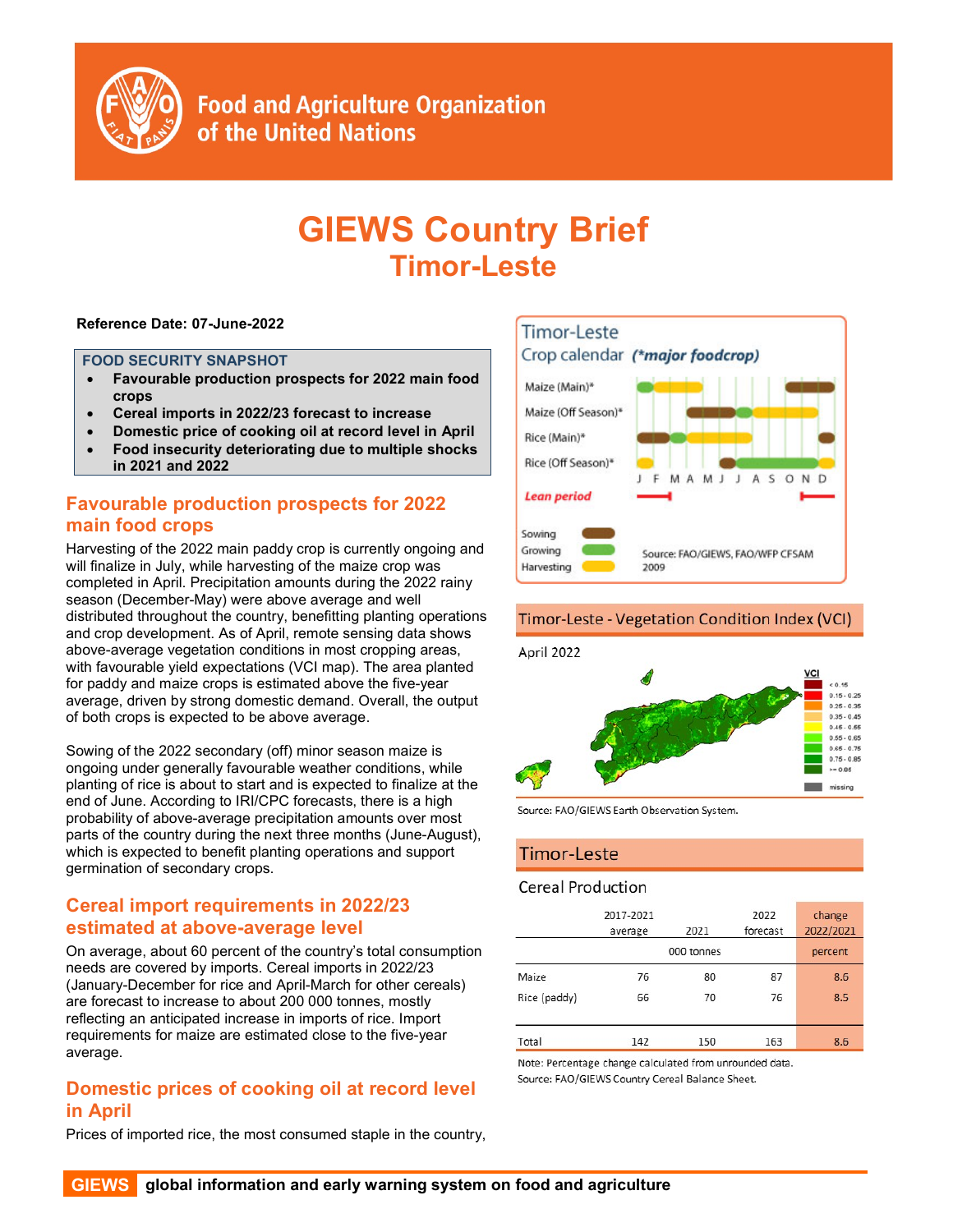have been steadily increasing since February, mirroring the trends in the international markets and supported by high fuel and transportation costs. Prices of local rice are twice higher than the imported rice, considering its limited availability and consumer preference during ceremonies and special events. Local rice producers normally consume most of their production and only limited quantities are sold in markets. The national average price for local rice has been increasing seasonally since February 2022 and, last April, it was above its year-earlier level, amid tightening supplies ahead of the arrival of the main crops into the markets. Domestic prices of cooking oil, almost entirely imported, have been increasing since October 2021 and surged to record levels in April 2022, in response of an export ban implemented by Indonesia (the world's major producer and exporter of palm oil). Overall, April quotations of cooking oil were 17 percent higher month on month and 54 percent above their year-earlier levels. On 23 May 2022, the Government of Indonesia lifted the ban and reinstated the possibility to export crude palm oil, given sufficient domestic supply conditions (see link for more information).

According to the National Statistics Directorate, the year-on-year increase of the Consumer price index (CPI) was estimated in April at 11.5 percent, while the food CPI increased by 14.9 percent on a yearly basis. The highest yearly increases were registered for prices of oils and fats, estimated at 41 percent, followed by vegetables and milk, cheese and eggs that increased by 33 and 25 percent, respectively. The CPI of bread and other cereals was estimated at a low 2.3 percent.

#### Food insecurity deteriorating due to multiple shocks in 2021 and 2022

In 2021, the food security situation has deteriorated for a large number of people due to multiple shocks, including income and job losses related to the COVID-19 pandemic, high domestic food prices and the negative impacts (damage to property, localized losses of crops, loss of livestock and food stocks) of flooding in April 2021 caused by Cyclone Seroja. According to the 2021 Socio-Economic Impact Assessment of COVID-19, published in January 2022, 40 percent of the total population (about 500 000 people) was estimated to be moderately or severely food insecure in 2021. The number of food insecure people may increase in 2022, considering the elevated international prices of energy, fuel and food, which have been transmitted to the domestic markets. Prices of important food items such as oil and fats, fruit and vegetables, were at record or near-record levels in April 2022 and may remain at high levels, seriously limiting households' access to food. Fuel prices have been increasing since the start of the war in Ukraine at end of last February, which is expected to lead to increased agricultural production costs. However, the current high international prices of fertilizers and pesticides are expected to have a limited impact on food production as their utilization is extremely low.

# **Timor-Leste**

#### Cereals Imports

000 tonnes



Notes: Includes rice in milled terms. Split year refers to individual crop marketing years (for rice, calendar year of second year shown). Source: FAO/GIEWS Country Cereal Balance Sheets.

## **Timor-Leste**

#### National average prices of imported rice



Source: Market Monitor Report MAF/GDS/WFP RAM.

## **Timor-Leste**

National average prices of local rice



Source: Market Monitor Report MAF/GDS/WFP RAM.